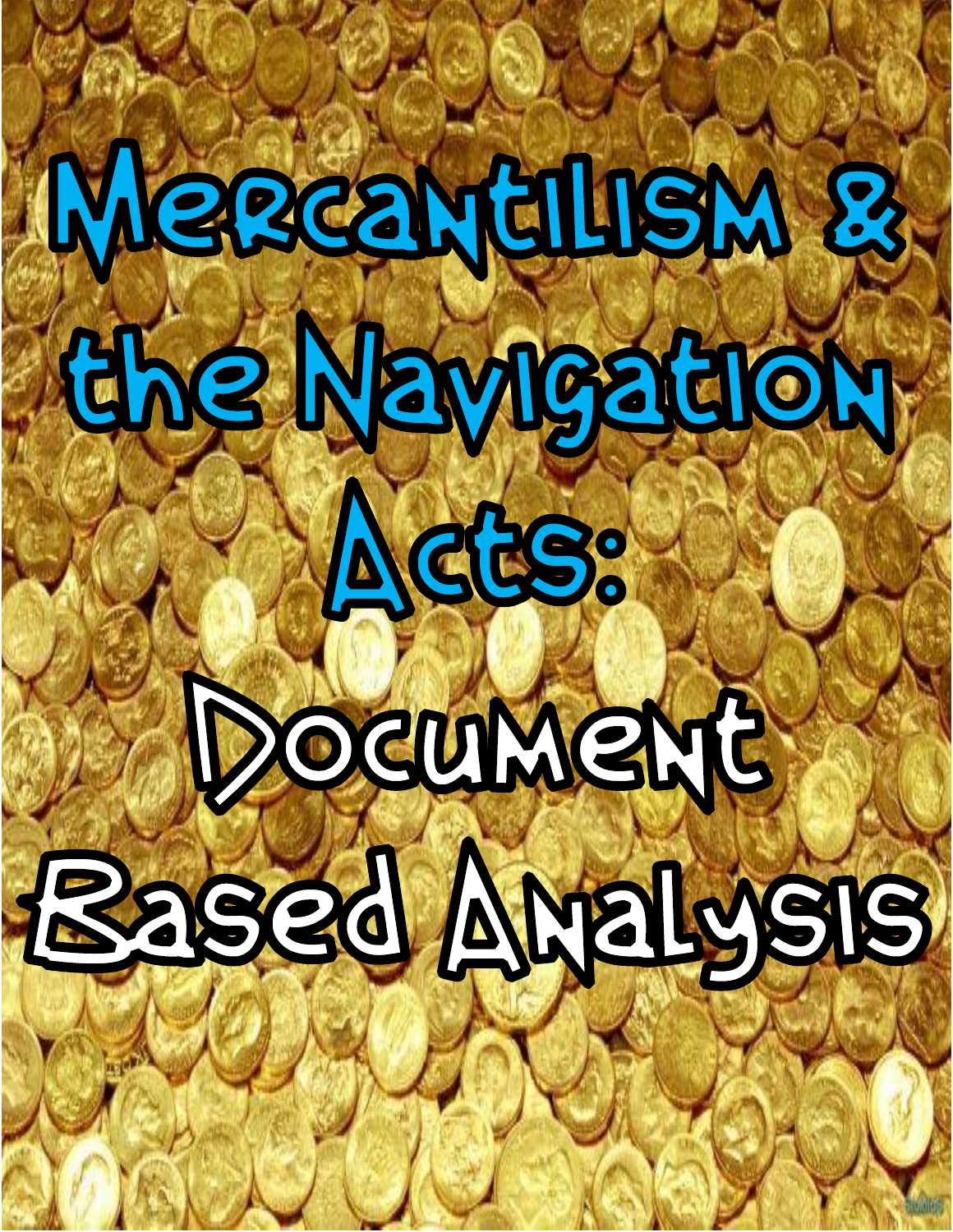### Mercantilism EXPORT >

Historical Background: Mercantilism is the idea that colonies existed for the benefit of the Mother Country (England). In order to increase a country's wealth, they needed to either explore and expand or conquer wealth through conquest. Colonizing America meant that Britain greatly increased its base of wealth. To keep profits, Britain tried to keep a greater number of exports than imports. The most important thing for Britain to do was keep



its money and not trade with other countries to get necessary items.



Navigation Act

#### Document **1:**

"[...] From thence forward, no goods or commodities whatsoever shall be imported into or exported out of any lands [...] in any other [...] ships or [...] vessels whatsoever, but in such ships or vessels as do truly and without fraud belong only to the people of England [...] or are built of any belonging to any the lands [of English people] and whereof the master and three fourths of the mariners at least are English."

Navigation Act of 13 September 1660

1. If you were a merchant in the colonies in the 1660s, what is the only legal way to ship your goods by sea?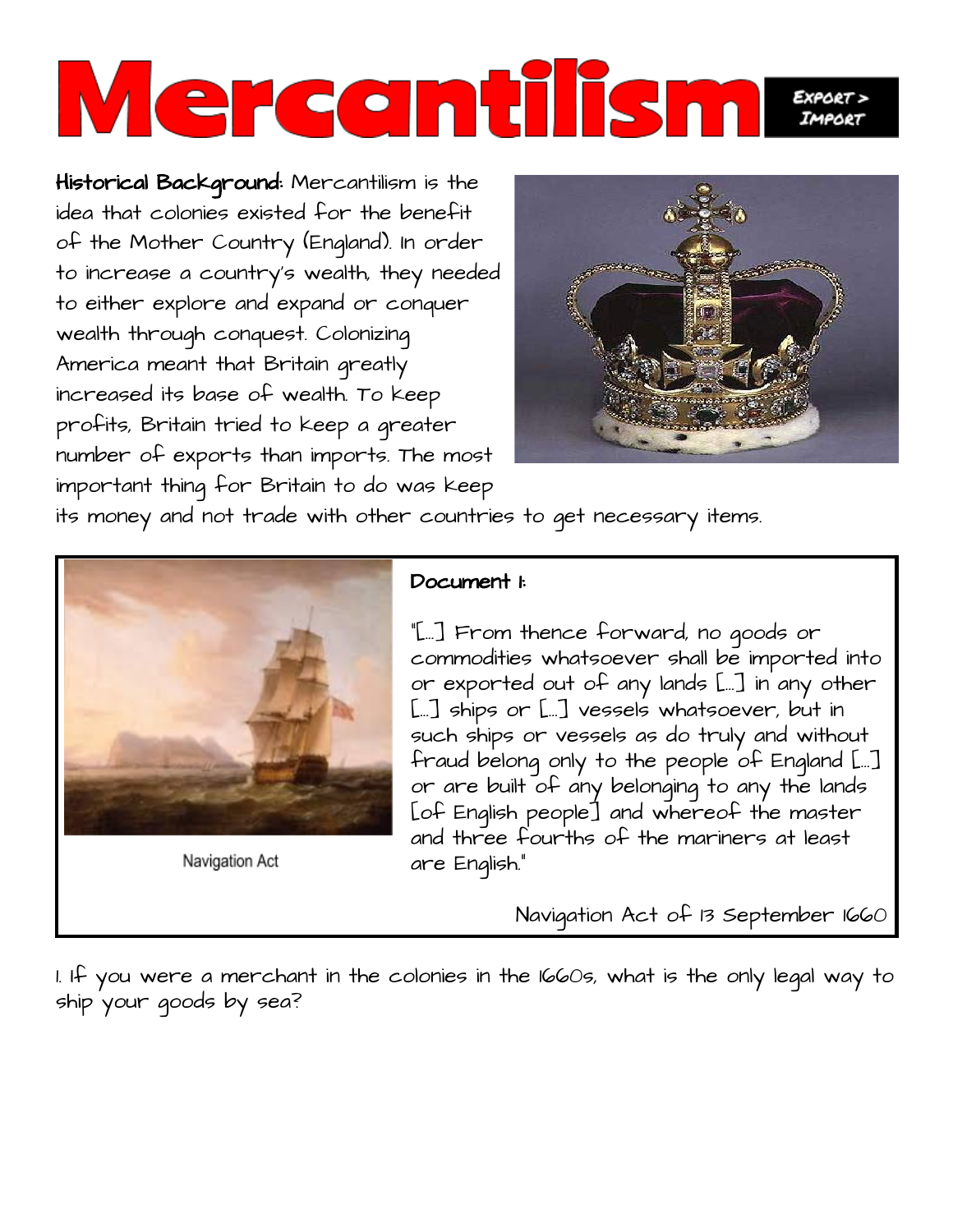#### Document 2:

"[...] That from and after [25 December 1733] there shall be [...] paid unto and for the use of His Majesty...upon all rum or spirits [...] the sum of nine pence, money of Great Britain [...] for every gallon thereof. [...] and upon all molasses or syrups of such foreign produce or manufacture [...]



arvesting Sugar Ca

Molasses Act, 1733

1. What are TWO items being taxed by the Molasses Act?

- 2. Why would New Englanders hate this law?
- 3. What would a British sugar plantation owner think of this law?



Smuggling

#### Document 3:

"But in spite of all efforts the Navigation Acts cold scarcely be enforced at all. It may be said that the whole people became lawbreakers, and often the customs officials and even the governor's connived ath their practice. Smuggling was universal. It went on regardless of the admiralty courts established in most of the colonies. "Juries found their verdicts against the most undoubted facts." The Molasses Act was

certainly an economic and political [mistake]; it not only made the people lawbreakers, it led them to hold Parliament in contempt, as not able to enforce its own laws."

History of the USA: The Navigation Acts. 03 Nov.. 2009

1. According to document 3, what was the main problem with the Navigation Acts?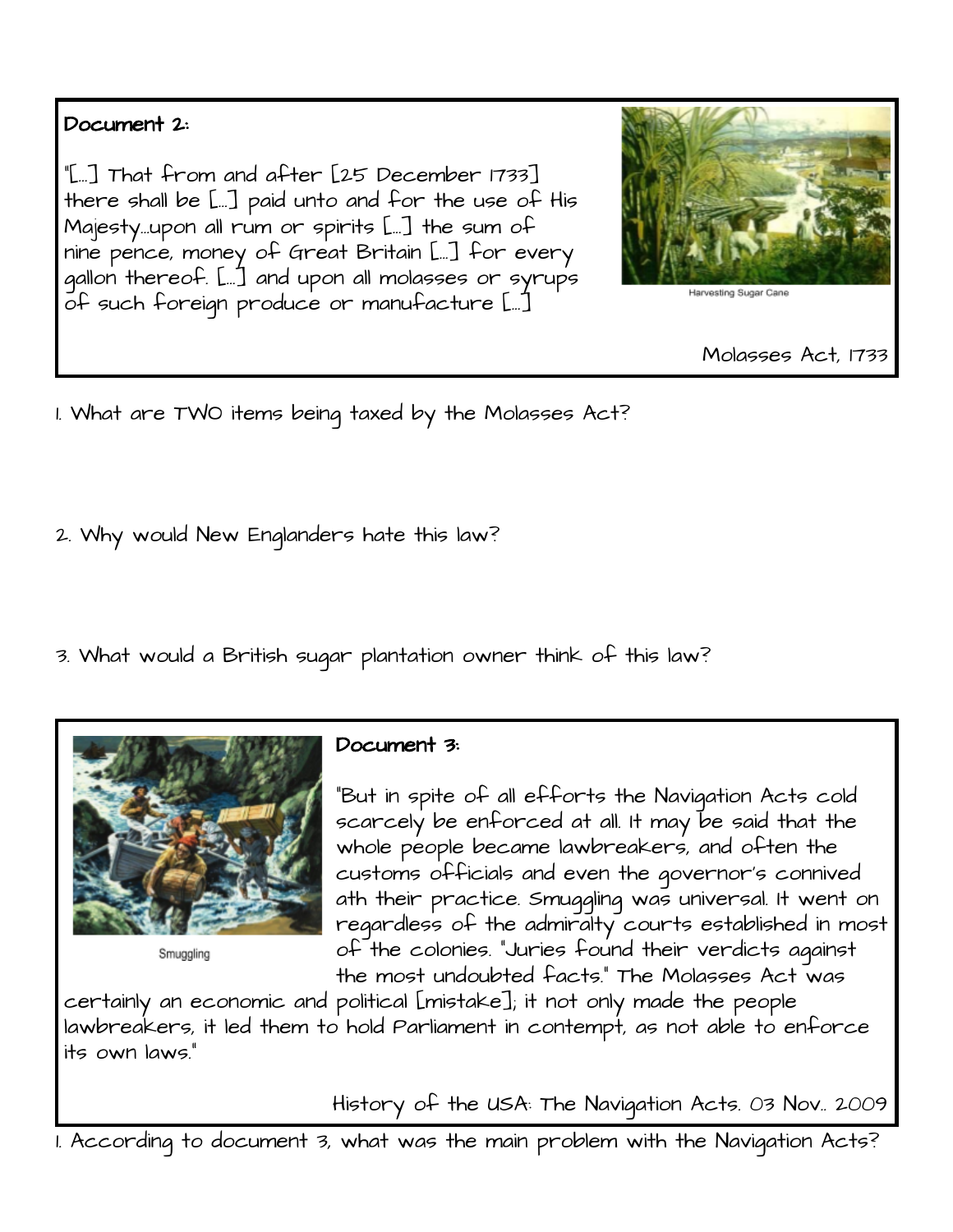#### Document 4:

'[...] no sugars, tobacco, cotton-wool, indigoes, ginger, fustic, or other dyeing wood, of the growth, production, or manufacture of any English plantations in America [...] shall be  $[\cdot,\cdot]$ transported from any of the said English plantations to any land [...] other than to such other English plantations as do belong to his Majesty [...] under penalty of the forfeiture of the said goods, or the full value thereof, as



Royal Marines

also of the ship, with all her quns, tackle apparel, ammunition, and furniture  $[\cdot,\cdot]$ "

Navigation Act of 13 September 1660

1. How does this portion of the Navigation Acts limit trade?

2. What is the penalty for smugglers?